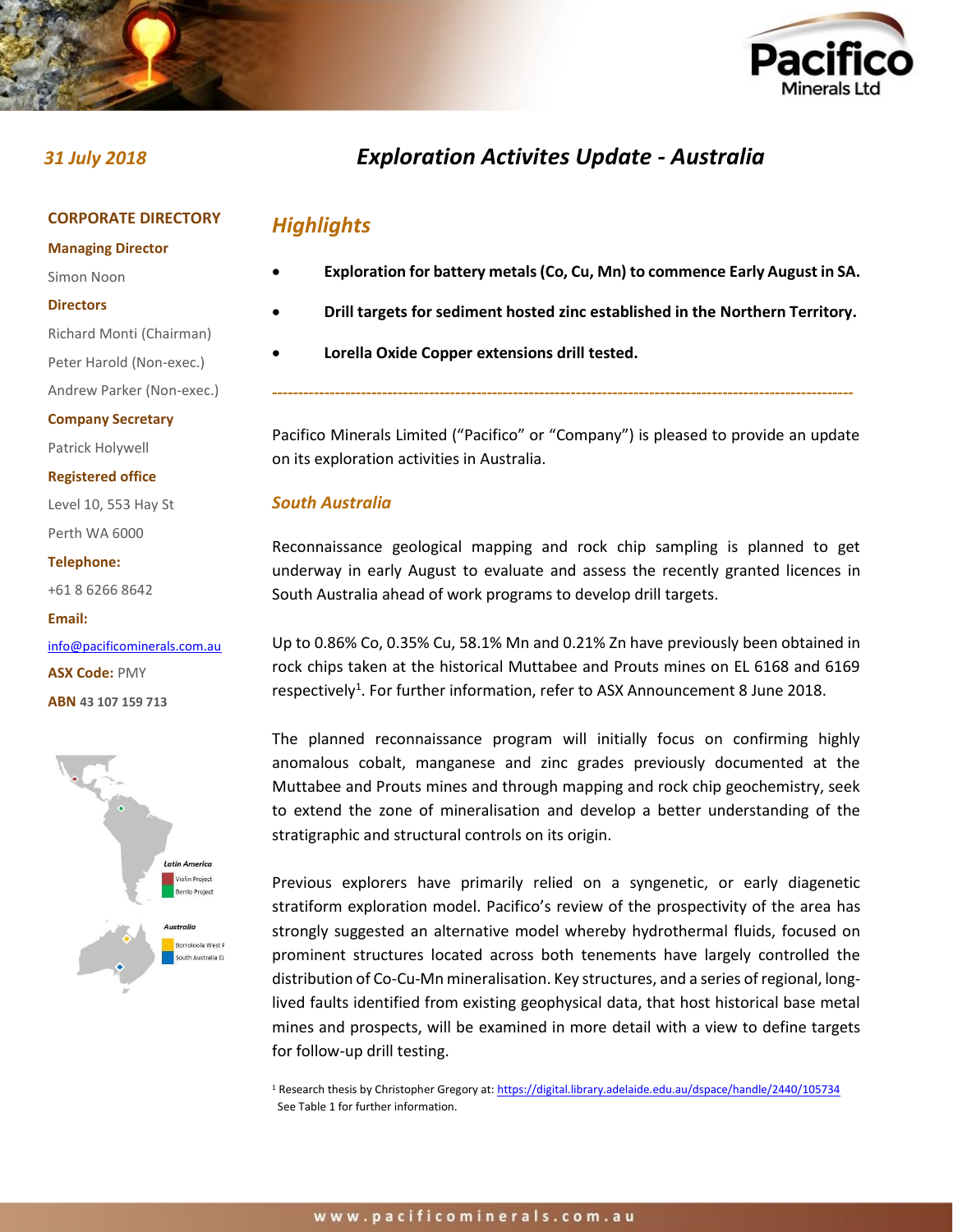



*Figure 1: Pacifico's EL's, Geology Map and Sample Locations*

| 'Prospect.      | Sample ID | Latitude   | Longitude | % Mn | % Co   | $%$ Cu | % 7n   |
|-----------------|-----------|------------|-----------|------|--------|--------|--------|
| <b>Prouts</b>   | 895-W5    | $-32.2723$ | 138.4140  | 49.8 | 0.0113 | 0.1503 | 0.0222 |
| <b>Muttabee</b> | 895-113   | $-32.5022$ | 138.4044  | 53.5 | 0.8626 | 0.3539 | 0.2134 |
| <b>Muttabee</b> | 895-161   | $-32.5022$ | 138.4044  | 58.1 | 0.0074 | 0.0120 | 0.0098 |

*Table 1: Previous Sample locations and Grades Recorded*

# *Limestone Creek, Northern Territory*

# *Limestone Creek (Zinc-Lead), Pacifico 100%*

RC and diamond drill targets have been established to test strike extensive stratiform gossan containing zinc and lead surface rock chip values previously reported of up to 2.0%Pb and 0.49%Zn<sup>1</sup>.

1 Quarterly Activities Report ASX Announcement 30 October 2017

# *Borroloola West Joint Venture Project, Northern Territory*

# *Mariner (Zinc-Lead) Borroloola West Joint Venture with Sandfire Resources NL, Pacifico 51%*

Mapping and rock chip sampling has confirmed a drill target (Figure 2) to test potentially mineralised Barney Creek Formation, north of the Mariner Project.

**- 2 -**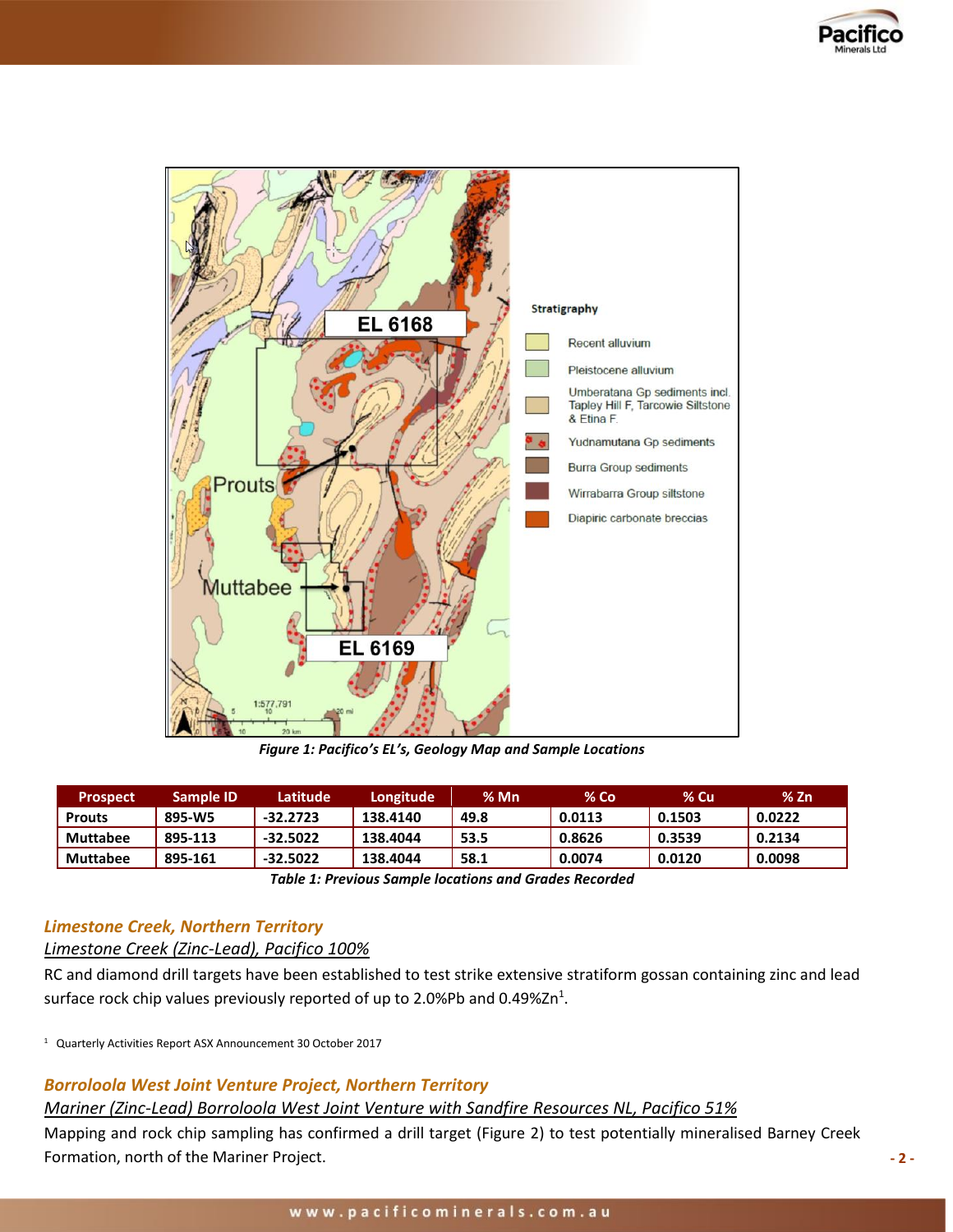

Geological mapping and portable X-Ray Fluorescence instrument reconnaissance previously identified anomalous lead and zinc rock chip geochemistry (values to 0.21% Pb and 510ppm Zn<sup>1</sup>) 2km north of the previous diamond drilling, confirming the prospectivity of this sub-basin of Barney Creek Formation, that extends north beneath Roper Group sediments.

1 Quarterly Activities Report ASX Announcement 30 October 2017



*Figure 2: Geology at Limestone Creek, Coppermine Creek and Mariner Prospects*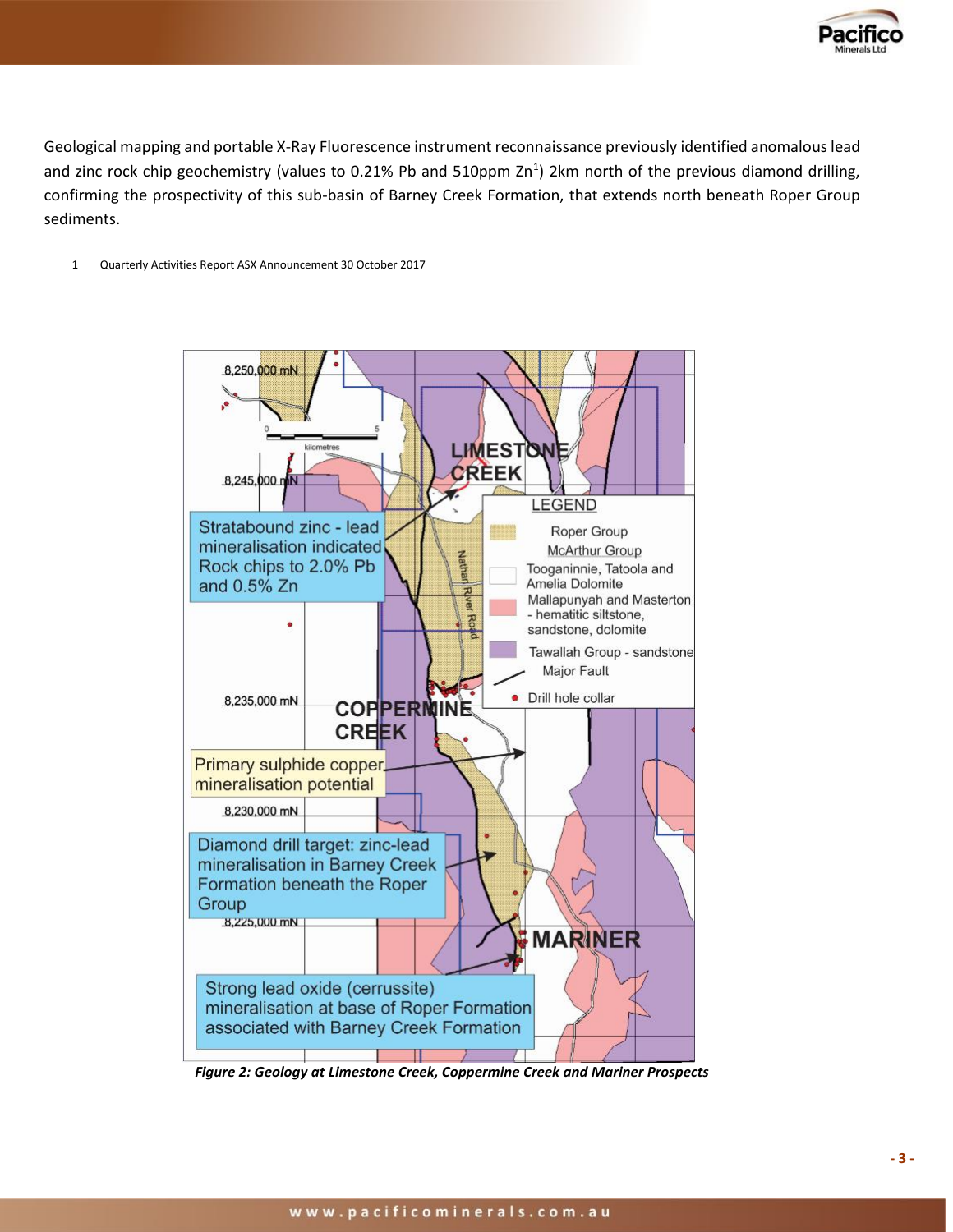

# *Coppermine Creek (Copper-Cobalt) Borroloola West Joint Venture with Sandfire Resources NL, Pacifico 51%*

Copper mineralisation is extensive, stratabound, and gently dipping, with large areas where the depths of this layer are at only 50m to 250m depth. Anomalous cobalt has been intersected in previous drilling. Historical drill hole GPRC07 contained 30m of 0.04% Co (and 1.2% Cu)<sup>1</sup>.

Further geological mapping, geochemical sampling and mineralisation modelling are required to establish further diamond drill hole targets for large economic concentrations of copper (cobalt) mineralisation.

*<sup>1</sup> ASX Announcement 20 November 2017*

# *Lorella (Copper) Borroloola West Joint Venture with Sandfire Resources NL, Pacifico 51%*

An aircore program of 37 holes for a total of 1,100m (Refer to Appendix 1 for Co-ordinates) intersected oxide copper mineralisation along strike from mineralisation previously identified by Sandfire Resources NL.

The best intersection in the current aircore program was in hole LLA02 with 16m of 0.32% Cu from 23m (Figure 3). Intersections (more than 2m of 0.1% Cu) are presented in Appendix 2.

The aircore program was designed to test for major extensions of the known oxide copper mineralisation along strike to the north and south. The potential size of material that may grade over 1% Cu (considered the minimum bulk grade that might be economic) is now shown to be limited, and it is unlikely that sufficient tonnage will be present to justify a significant heap leach operation.



*Figure 3: Lorella Prospect – Annotated Aircore Drill Results > 2m of 0.2%Cu (Refer to Appendix 2)*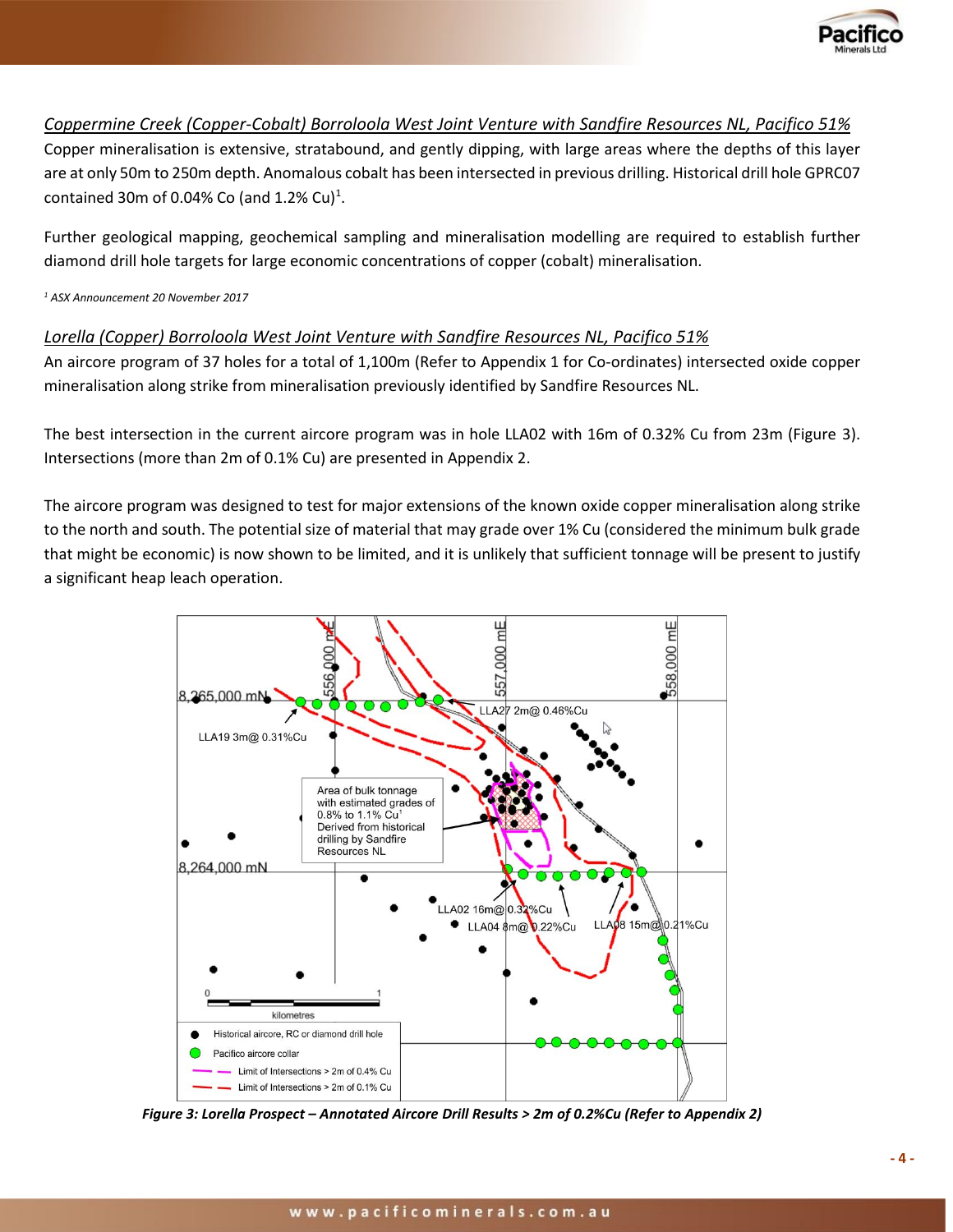

*For further information or to be added to our electronic mailing list please contact:* 

Simon Noon (Managing Director) Phone: +61 (0)8 6266 8642 Email: [info@pacificominerals.com.au](mailto:info@pacificominerals.com.au)

#### *About Pacifico Minerals Ltd*

Pacifico Minerals Ltd ("Pacifico") (ASX: PMY) is a Western Australian based exploration company with interests Australia, Mexico and Colombia. In Australia the company is currently focused on evaluating the Sorby Hills project in WA. Pacifico is also advancing the Borroloola West project in the Northern Territory which covers an outstanding package of ground north-west of the McArthur River Mine (the world's largest producing zinc – lead mine) with high potential for the discovery of world class base metal deposits. Licences have been recently granted for ground prospective for cobalt and other 'battery metals' in South Australia. In Mexico Pacifico has acquired an option to purchase 100% interest in the Violin project which has high prospectivity for the development of a major gold-copper deposit. In Colombia the company is focused on advancing its Berrio Gold Project which is situated in the southern part of the prolific Segovia Gold Belt.

### *Competent Person Statement*

The information in this announcement that relates to the South Australian exploration licence applications is based on information compiled by Mr Barrie Bolton, who is a Member of the Australian Institute of Mining and Metallurgy. Mr Bolton has sufficient experience which is relevant to the style of mineralisation and type of deposit under consideration and to the activity which he is undertaking to qualify as a Competent Person as defined in the 2012 Edition of the "Australasian Code for Reporting of Exploration Results, Mineral Resources and Ore Reserves". Mr Bolton consents to the inclusion in this announcement of the matters based on information in the form and context in which it appears.

The information in this announcement that relates to the Borroloola West projects in Australia is based on information compiled by Mr David Pascoe, who is a Member of the Australian Institute of Geoscientists. Mr Pascoe is contracted to Pacifico Minerals Limited. Mr Pascoe has sufficient experience which is relevant to the styles of mineralisation and types of deposit under consideration and to the activity which he is undertaking to qualify as a Competent Person as defined in the 2012 Edition of the "Australasian Code for Reporting of Exploration Results, Mineral Resources and Ore Reserves". Mr Pascoe consents to the inclusion in this announcement of the matters based on information in the form and context in which it appears.

#### *Forward Looking Statements*

Certain statements in this document are or maybe "forward-looking statements" and represent Pacifico's intentions, projections, expectations or beliefs concerning among other things, future exploration activities. The projections, estimates and beliefs contained in such forward-looking statements necessarily involve known and unknown risks, uncertainties and other factors, many of which are beyond the control of Pacifico, and which may cause Pacifico's actual performance in future periods to differ materially from any express or implied estimates or projections. Nothing in this document is a promise or representation as to the future. Statements or assumptions in this document as to future matters may prove to be incorrect and differences may be material. Pacifico does not make any representation or warranty as to the accuracy of such statements or assumptions.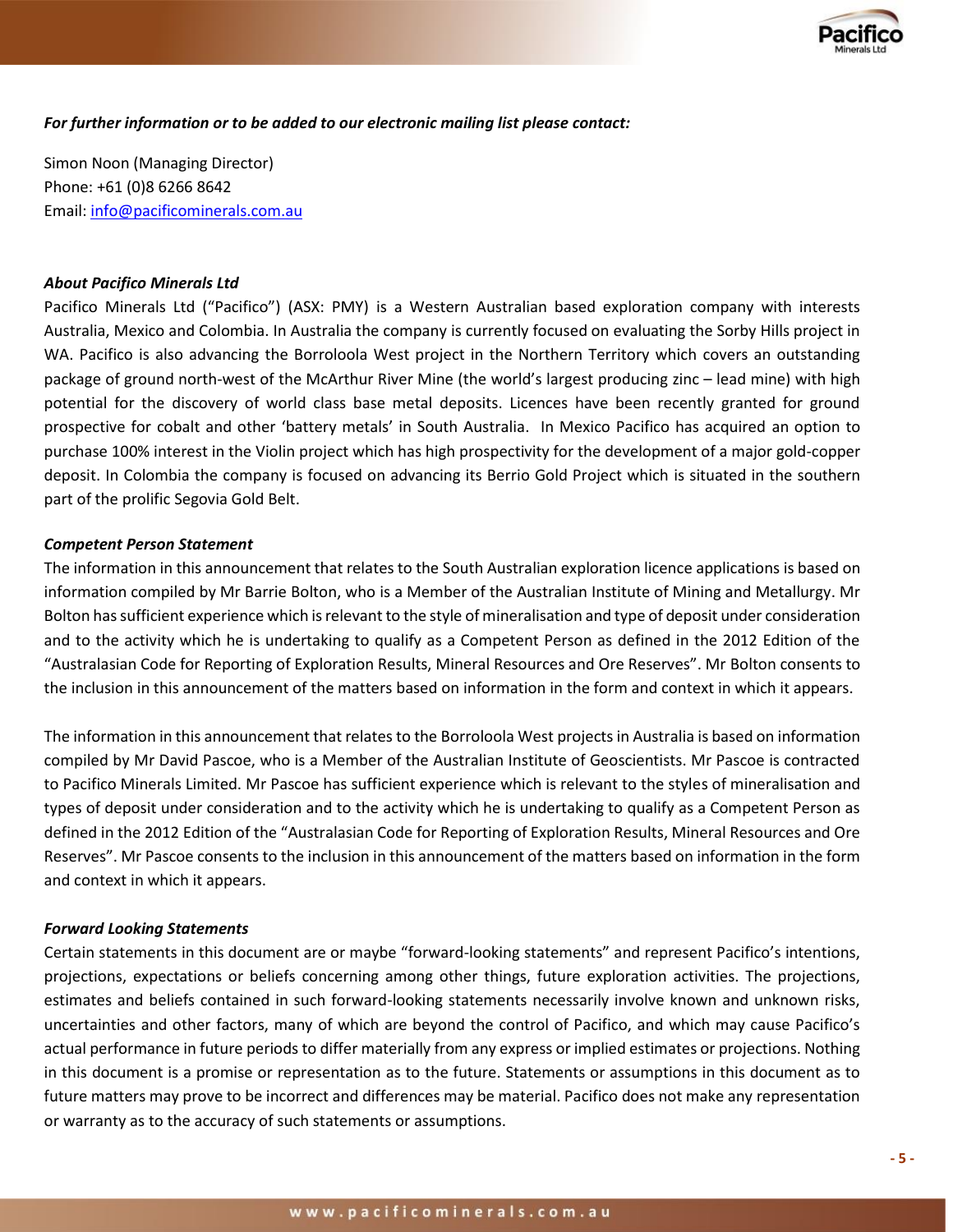

| <b>Hole Number</b> | <b>Easting</b> | <b>Northing</b> | <b>Elevation</b> | <b>Total Depth</b> |
|--------------------|----------------|-----------------|------------------|--------------------|
| <b>LLA01</b>       | 557006         | 8264017         | 118              | 36                 |
| <b>LLA02</b>       | 557101         | 8263987         | 119              | 38                 |
| <b>LLA03</b>       | 557204         | 8263974         | 120              | 23                 |
| LLA04              | 557301         | 8263977         | 124              | 46                 |
| LLA05              | 557401         | 8263979         | 110              | 29                 |
| <b>LLA06</b>       | 557502         | 8263986         | 111              | 56                 |
| LLA07              | 557600         | 8263996         | 116              | 37                 |
| <b>LLA08</b>       | 557703         | 8263995         | 113              | 43                 |
| <b>LLA09</b>       | 557792         | 8264000         | 103              | 15                 |
| <b>LLA10</b>       | 557200         | 8263002         | 120              | 16                 |
| <b>LLA11</b>       | 557295         | 8263007         | 113              | 16                 |
| <b>LLA12</b>       | 557399         | 8262997         | 114              | 17                 |
| <b>LLA13</b>       | 557503         | 8263003         | 113              | 25                 |
| <b>LLA14</b>       | 557601         | 8263001         | 112              | 25                 |
| <b>LLA15</b>       | 557703         | 8262996         | 116              | 21                 |
| <b>LLA16</b>       | 557802         | 8262995         | 115              | 13                 |
| <b>LLA17</b>       | 557907         | 8262995         | 111              | 27                 |
| <b>LLA18</b>       | 558002         | 8263004         | 115              | 35                 |
| <b>LLA19</b>       | 555802         | 8264993         | 124              | 35                 |
| <b>LLA20</b>       | 555897         | 8264981         | 122              | 27                 |
| <b>LLA21</b>       | 555997         | 8264978         | 127              | 44                 |
| <b>LLA22</b>       | 556095         | 8264969         | 128              | 24                 |
| <b>LLA23</b>       | 556198         | 8264974         | 121              | 27                 |
| LLA24              | 556298         | 8264966         | 113              | 27                 |
| <b>LLA25</b>       | 556399         | 8264980         | 121              | 18                 |
| <b>LLA26</b>       | 556500         | 8264992         | 122              | 30                 |
| <b>LLA27</b>       | 556604         | 8265004         | 115              | 19                 |
| <b>LLA28</b>       | 557915         | 8263599         | 112              | 22                 |
| <b>LLA29</b>       | 557918         | 8263493         | 111              | 16                 |
| <b>LLA30</b>       | 557958         | 8263397         | 109              | 15                 |
| <b>LLA31</b>       | 557983         | 8263309         | 112              | 20                 |
| <b>LLA32</b>       | 558003         | 8263197         | 109              | 15                 |
| <b>LLA33</b>       | 559408         | 8262820         | 105              | 63                 |
| LLA34              | 559346         | 8262763         | 105              | 45                 |
| <b>LLA35</b>       | 559310         | 8262669         | 105              | 45                 |
| LLA36              | 559260         | 8262601         | 103              | 45                 |
| <b>LLA37</b>       | 559202         | 8262530         | 108              | 45                 |

# *Appendix 1: Aircore Drill Hole Co-ordinates and Depths, Lorella (Oxide Copper)*

Note: Co-ordinates WGS 84, Zone 53S Al holes vertical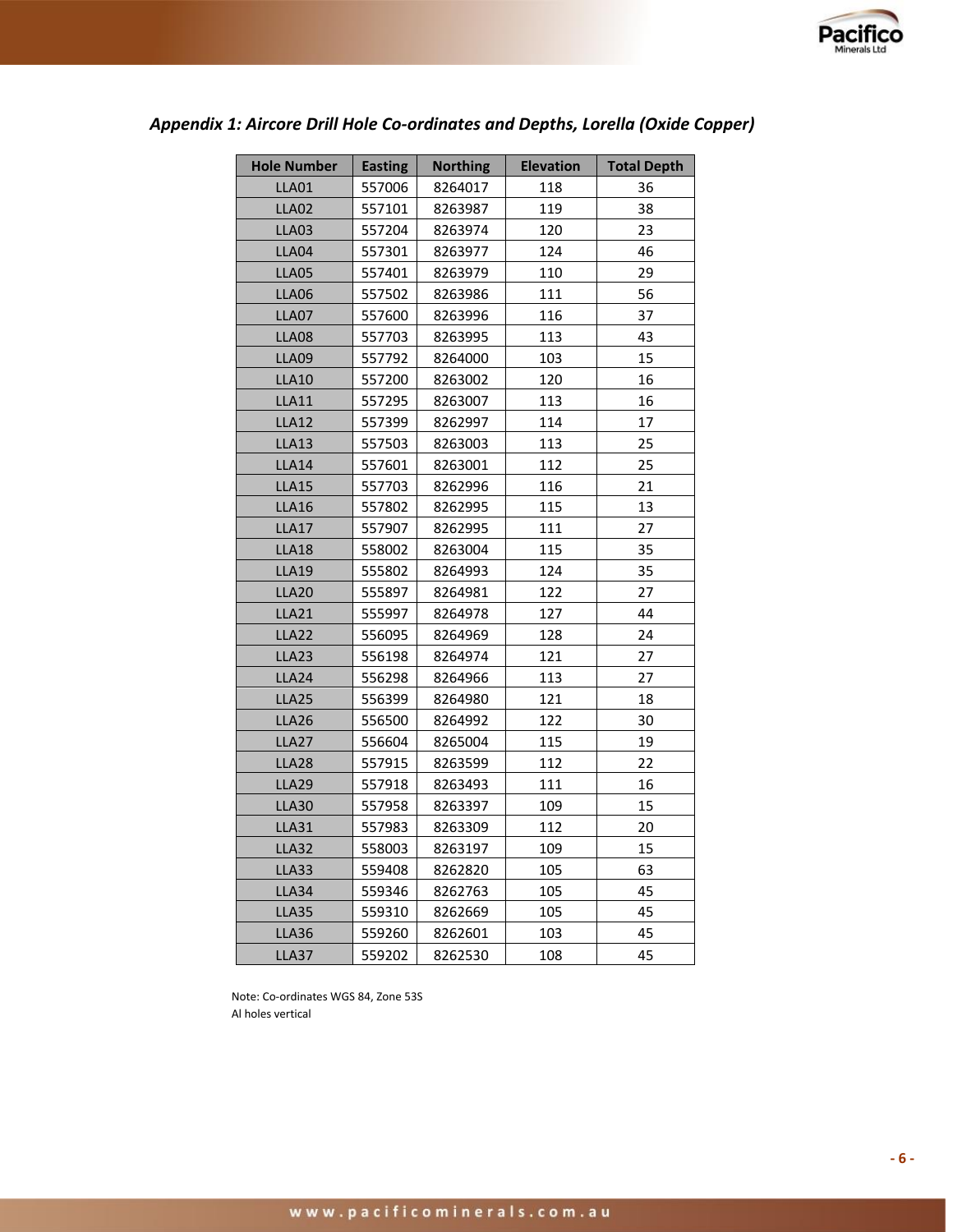

| <b>Hole ID</b> | From (m) | To (m) | Interval (m) | Cu    |
|----------------|----------|--------|--------------|-------|
| LLA01          | 26       | 28     |              | 0.21% |
| LLA02          | 23       | 39     | 16           | 0.32% |
| LLA04          | 31       | 39     | 8            | 0.22% |
| LLA05          | 25       | 29     | 4            | 0.15% |
| LLA07          | 21       | 30     | 9            | 0.12% |
| LLA08          | 16       | 31     | 15           | 0.21% |
| <b>LLA19</b>   | 31       | 34     | 3            | 0.31% |
| <b>LLA21</b>   | 39       | 42     | 3            | 0.14% |
| <b>LLA27</b>   | 17       | 19     | 2            | 0.46% |

# **Appendix 2: Summary of Aircore Drilling Results<sup>1</sup> , Lorella (Oxide Copper)**

1 37 aircore holes were drilled, results are presented for holes containing intersections of more than 2m of 0.1% Cu only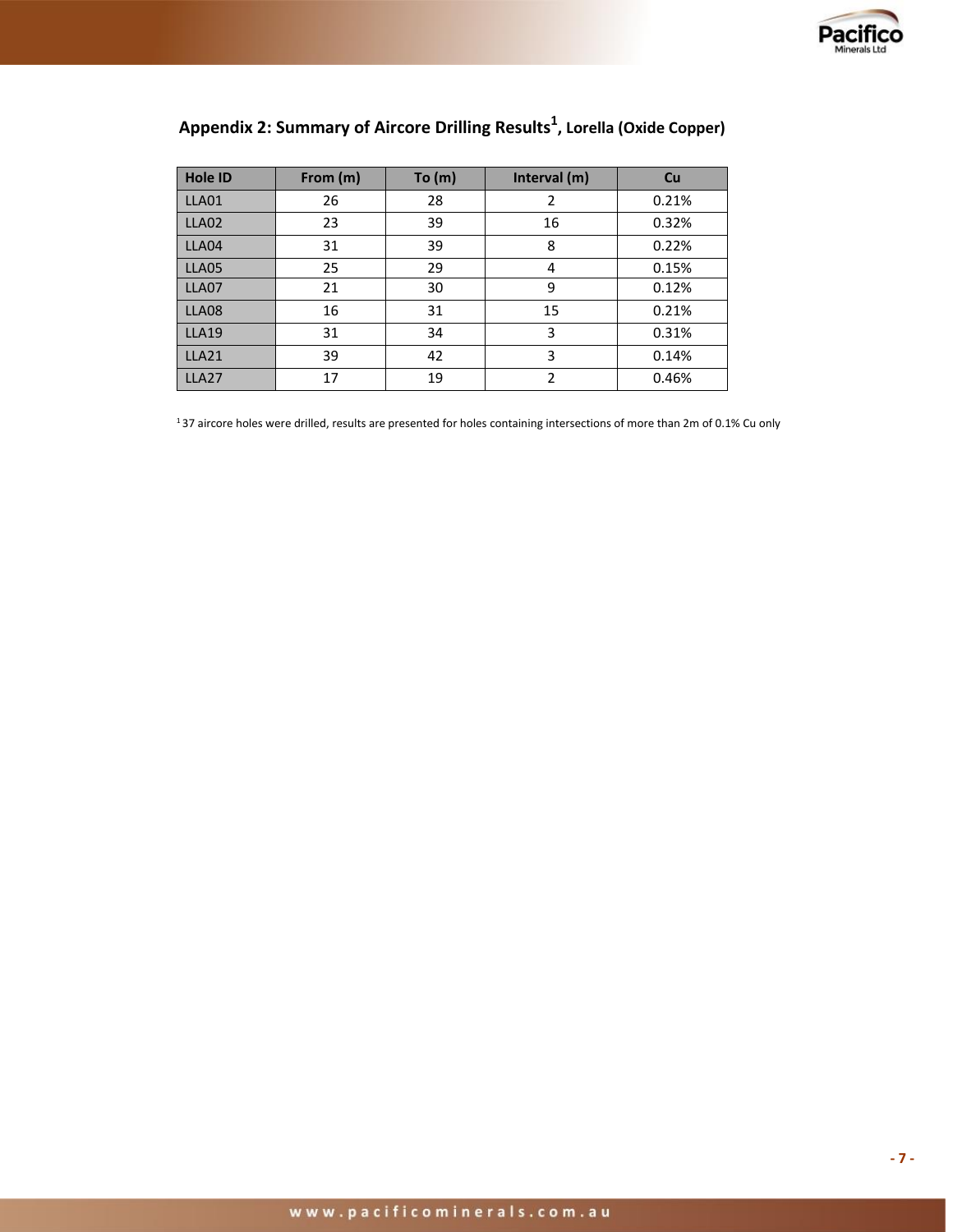

# **JORC Code, 2012 Edition – Table 1 Report**

|                                                                | Section 1 Sampling Techniques and Data                                                                                                                                                                                                                                                                                                                                                                                                                                                                                                                                                                                                                                                                                                                                                                                                                                                                                                                                                                                                                                                                                                                                                                                                                                                                                      |                                                                                                                                                                                                                                                                                                                                                                                                                                                                                                                                                                                                                                                                                 |  |  |
|----------------------------------------------------------------|-----------------------------------------------------------------------------------------------------------------------------------------------------------------------------------------------------------------------------------------------------------------------------------------------------------------------------------------------------------------------------------------------------------------------------------------------------------------------------------------------------------------------------------------------------------------------------------------------------------------------------------------------------------------------------------------------------------------------------------------------------------------------------------------------------------------------------------------------------------------------------------------------------------------------------------------------------------------------------------------------------------------------------------------------------------------------------------------------------------------------------------------------------------------------------------------------------------------------------------------------------------------------------------------------------------------------------|---------------------------------------------------------------------------------------------------------------------------------------------------------------------------------------------------------------------------------------------------------------------------------------------------------------------------------------------------------------------------------------------------------------------------------------------------------------------------------------------------------------------------------------------------------------------------------------------------------------------------------------------------------------------------------|--|--|
| <b>Criteria</b>                                                | <b>JORC Code Explanation</b>                                                                                                                                                                                                                                                                                                                                                                                                                                                                                                                                                                                                                                                                                                                                                                                                                                                                                                                                                                                                                                                                                                                                                                                                                                                                                                | <b>Commentary</b>                                                                                                                                                                                                                                                                                                                                                                                                                                                                                                                                                                                                                                                               |  |  |
| <b>Sampling</b><br>techniques<br><b>Drilling</b><br>techniques | Nature and quality of sampling (e.g. cut channels,<br>random chips, or specific specialised industry<br>standard measurement tools appropriate to the<br>minerals under investigation, such as down hole<br>gamma sondes, or handheld XRF instruments, etc).<br>These examples should not be taken as limiting the<br>broad meaning of sampling.<br>Include reference to measures taken to ensure sample<br>representivity and the appropriate calibration of any<br>measurement tools or systems used.<br>Aspects of the determination of mineralisation that<br>$\bullet$<br>are Material to the Public Report.<br>In cases where 'industry standard' work has been<br>٠<br>done this would be relatively simple (e.g. 'reverse<br>circulation drilling was used to obtain 1 m samples<br>from which 3 kg was pulverised to produce a 30 g<br>charge for fire assay'). In other cases, more<br>explanation may be required, such as where there is<br>coarse gold that has inherent sampling problems.<br>Unusual commodities or mineralisation types (e.g.<br>submarine nodules) may warrant disclosure of<br>detailed information.<br>Drill type (e.g. core, reverse circulation, open-hole<br>$\bullet$<br>hammer, rotary air blast, auger, Bangka, sonic, etc)<br>and details (e.g. core diameter, triple or standard | Sample results for the Borroloola Projects (apart from<br>$\bullet$<br>Lorella) and South Australian exploration licences have<br>been reported previously.<br>• This announcement includes new aircore drill results from<br>the Lorella Prospect, Borroloola Project, NT, and this JORC<br>Table 1 refers to work and results relevant to the Lorella<br>prospect<br>Aircore drill samples at Lorella were sent to ALS Mt Isa for<br>$\bullet$<br>preparation, and ALS Brisbane for analysis. Sample were<br>analysed using an aqua regia digestion and ICP-MS multi-<br>element analysis.<br>Air core drilling at the Lorella Prospect, Borroloola Project, NT,<br>Australia |  |  |
|                                                                | tube, depth of diamond tails, face-sampling bit or<br>other type, whether core is oriented and if so, by what<br>method, etc).                                                                                                                                                                                                                                                                                                                                                                                                                                                                                                                                                                                                                                                                                                                                                                                                                                                                                                                                                                                                                                                                                                                                                                                              |                                                                                                                                                                                                                                                                                                                                                                                                                                                                                                                                                                                                                                                                                 |  |  |
| Drill<br>sample<br>recovery                                    | Method of recording and assessing core and chip<br>$\bullet$<br>sample recoveries and results assessed.<br>Measures taken to maximise sample recovery and<br>ensure representative nature of the samples.<br>Whether a relationship exists between sample<br>$\bullet$<br>recovery and grade and whether sample bias may<br>have occurred due to preferential loss/gain of<br>fine/coarse material.                                                                                                                                                                                                                                                                                                                                                                                                                                                                                                                                                                                                                                                                                                                                                                                                                                                                                                                         | Recoveries from aircore drilling variable. Results used for<br>geochemical indication of mineralisation only, and not for<br>resource estimates.                                                                                                                                                                                                                                                                                                                                                                                                                                                                                                                                |  |  |
| Logging                                                        | Whether core and chip samples have been<br>geologically and geotechnically logged to a level of<br>detail to support appropriate Mineral Resource<br>estimation, mining studies and metallurgical studies.<br>Whether logging is qualitative or quantitative in<br>$\bullet$<br>nature. Core (or costean, channel, etc) photography.<br>The total length and percentage of the relevant<br>$\bullet$<br>intersections logged.                                                                                                                                                                                                                                                                                                                                                                                                                                                                                                                                                                                                                                                                                                                                                                                                                                                                                               | Aircore drilling geologically logged, but for qualitative use only,<br>not to support Resource estimations.                                                                                                                                                                                                                                                                                                                                                                                                                                                                                                                                                                     |  |  |
| Sub-sampling<br>techniques<br>and<br>sample<br>preparation     | If core, whether cut or sawn and whether quarter, half<br>$\bullet$<br>or all core taken.<br>If non-core, whether riffled, tube sampled, rotary split,<br>etc and whether sampled wet or dry.<br>For all sample types, the nature, quality and<br>$\bullet$                                                                                                                                                                                                                                                                                                                                                                                                                                                                                                                                                                                                                                                                                                                                                                                                                                                                                                                                                                                                                                                                 | Samples collected at 1m intervals, geologically logged and<br>$\bullet$<br>geochemically scanned with a pXRF<br>• Pipe samples of aircore chips taken at selected meter<br>intervals, for lab analysis<br>Standard sample preparation undertaken<br>$\bullet$<br>- 8 -                                                                                                                                                                                                                                                                                                                                                                                                          |  |  |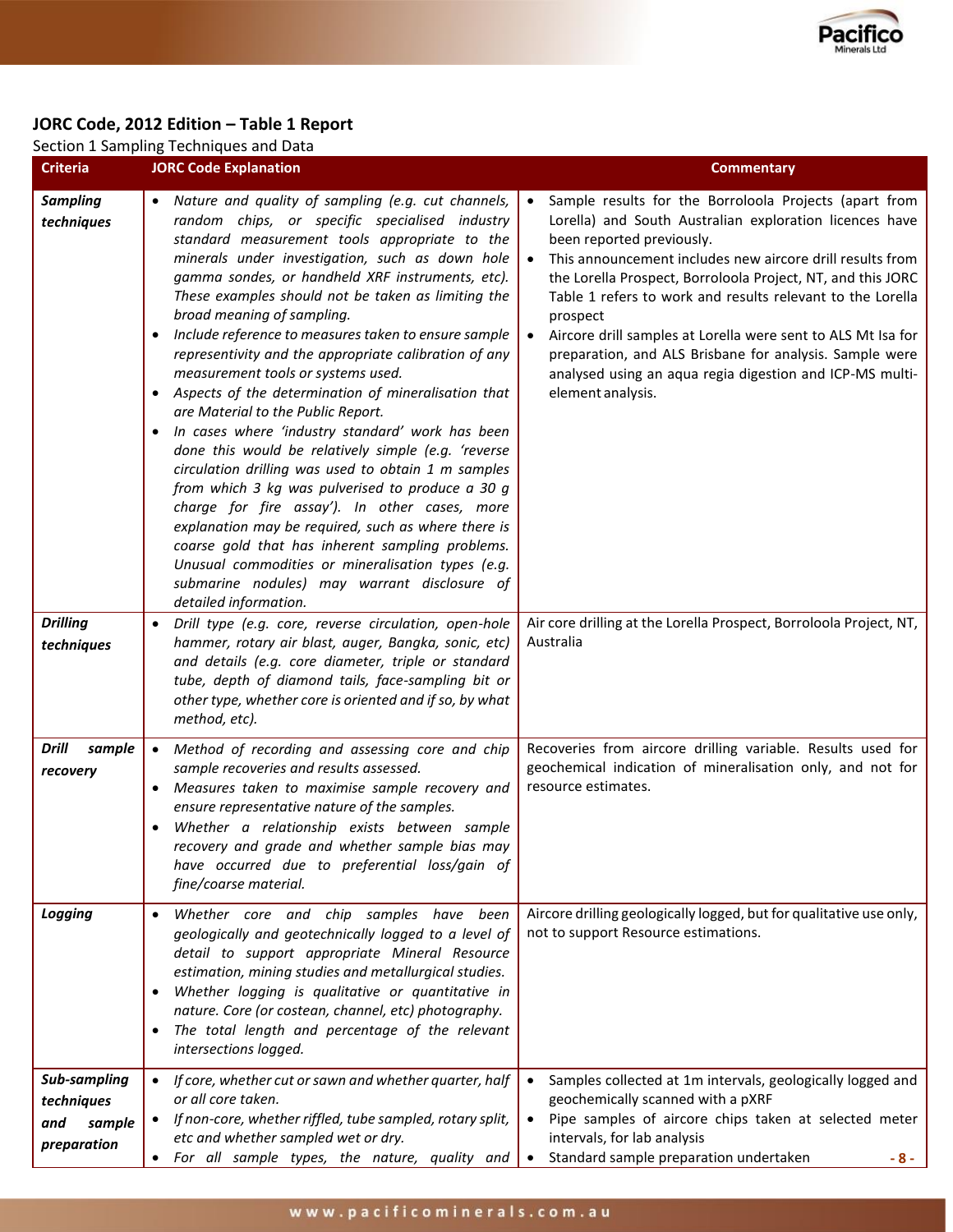

| <b>Criteria</b>                                                                                                    | <b>JORC Code Explanation</b>                                                                                                                                                                                                                                                                                                                                                                                                                                                                                                                                                                                                                                                                                                                                                                                                                                                                                                                                                                                                                                                                                                                                                                                                                                                                                        | <b>Commentary</b>                                                                                                                                                                                                                                                                                                                                                                                                                                                                                                                                                                                                                  |
|--------------------------------------------------------------------------------------------------------------------|---------------------------------------------------------------------------------------------------------------------------------------------------------------------------------------------------------------------------------------------------------------------------------------------------------------------------------------------------------------------------------------------------------------------------------------------------------------------------------------------------------------------------------------------------------------------------------------------------------------------------------------------------------------------------------------------------------------------------------------------------------------------------------------------------------------------------------------------------------------------------------------------------------------------------------------------------------------------------------------------------------------------------------------------------------------------------------------------------------------------------------------------------------------------------------------------------------------------------------------------------------------------------------------------------------------------|------------------------------------------------------------------------------------------------------------------------------------------------------------------------------------------------------------------------------------------------------------------------------------------------------------------------------------------------------------------------------------------------------------------------------------------------------------------------------------------------------------------------------------------------------------------------------------------------------------------------------------|
| <b>Quality</b><br>of<br>assay<br>data<br>and<br>laboratory<br>tests<br>Verification of<br>sampling and<br>assaying | appropriateness of the sample preparation technique.<br>Quality control procedures adopted for all sub-<br>sampling stages to maximise representivity of<br>samples.<br>Measures taken to ensure that the sampling is<br>$\bullet$<br>representative of the in-situ material collected,<br>results<br>including<br>for<br>instance<br>for<br>field<br>duplicate/second-half sampling.<br>Whether sample sizes are appropriate to the grain<br>size of the material being sampled.<br>The nature, quality and appropriateness of the<br>$\bullet$<br>assaying and laboratory procedures used and<br>whether the technique is considered partial or total.<br>For geophysical tools, spectrometers, handheld XRF<br>instruments, etc, the parameters used in determining<br>the analysis including instrument make and model,<br>reading times, calibrations factors applied and their<br>derivation, etc.<br>Nature of quality control procedures adopted (e.g.<br>$\bullet$<br>standards, blanks, duplicates, external laboratory<br>checks) and whether acceptable levels of accuracy (ie<br>lack of bias) and precision have been established.<br>The verification of significant intersections by either<br>$\bullet$<br>independent or alternative company personnel.<br>The use of twinned holes.<br>$\bullet$ | Sample sizes taken (2kg) are correct for the sample type<br>and styles of mineralisation sampled<br>Aircore drill samples from Lorella sent to ALS Brisbane for<br>$\bullet$<br>analysis. Sample were analysed using an aqua regia<br>digestion and ICP-MS multi-element analysis.<br>External standard reference material, blanks and<br>duplicates inserted aircore samples from Lorella.<br>Sample results verified qualitatively with observed copper<br>mineralisation and handheld pXRF results (not reported).<br>Aircore drilling carried out at Lorella regarded as qualitative,<br>no quantitative verification required |
|                                                                                                                    | Documentation of primary data, data entry<br>procedures, data verification, data storage (physical<br>and electronic) protocols.<br>Discuss any adjustment to assay data.                                                                                                                                                                                                                                                                                                                                                                                                                                                                                                                                                                                                                                                                                                                                                                                                                                                                                                                                                                                                                                                                                                                                           |                                                                                                                                                                                                                                                                                                                                                                                                                                                                                                                                                                                                                                    |
| <b>Location</b><br>of<br>data points                                                                               | • Accuracy and quality of surveys used to locate drill<br>holes (collar and down-hole surveys), trenches, mine<br>workings and other locations used in Mineral<br>Resource estimation.<br>Specification of the grid system used.<br>Quality and adequacy of topographic control.                                                                                                                                                                                                                                                                                                                                                                                                                                                                                                                                                                                                                                                                                                                                                                                                                                                                                                                                                                                                                                    | Soil and channel samples located by handheld GPS and<br>$\bullet$<br>accurate to 4 or 5m.<br>WGS 84 grid coordinates.<br>$\bullet$                                                                                                                                                                                                                                                                                                                                                                                                                                                                                                 |
| Data spacing<br>and<br>distribution                                                                                | Data spacing for reporting of Exploration Results.<br>$\bullet$<br>Whether the data spacing, and distribution is<br>$\bullet$<br>sufficient to establish the degree of geological and<br>grade continuity appropriate for the Mineral Resource<br>and Ore Reserve estimation procedure(s) and<br>classifications applied.<br>Whether sample compositing has been applied.<br>$\bullet$                                                                                                                                                                                                                                                                                                                                                                                                                                                                                                                                                                                                                                                                                                                                                                                                                                                                                                                              | Exploration only, no Mineral Resources                                                                                                                                                                                                                                                                                                                                                                                                                                                                                                                                                                                             |
| Orientation of<br>data<br>in<br>relation<br>to<br>geological<br>structure                                          | Whether the orientation of sampling achieves<br>$\bullet$<br>unbiased sampling of possible structures and the<br>extent to which this is known, considering the deposit<br>type.<br>If the relationship between the drilling orientation and<br>$\bullet$<br>the orientation of key mineralised structures is<br>considered to have introduced a sampling bias, this<br>should be assessed and reported if material.                                                                                                                                                                                                                                                                                                                                                                                                                                                                                                                                                                                                                                                                                                                                                                                                                                                                                                | At Lorella oxide copper is interpreted as semi horizontal and<br>vertical aircore holes are appropriate to give qualitative<br>indication of thickness and grade                                                                                                                                                                                                                                                                                                                                                                                                                                                                   |

**- 9 -**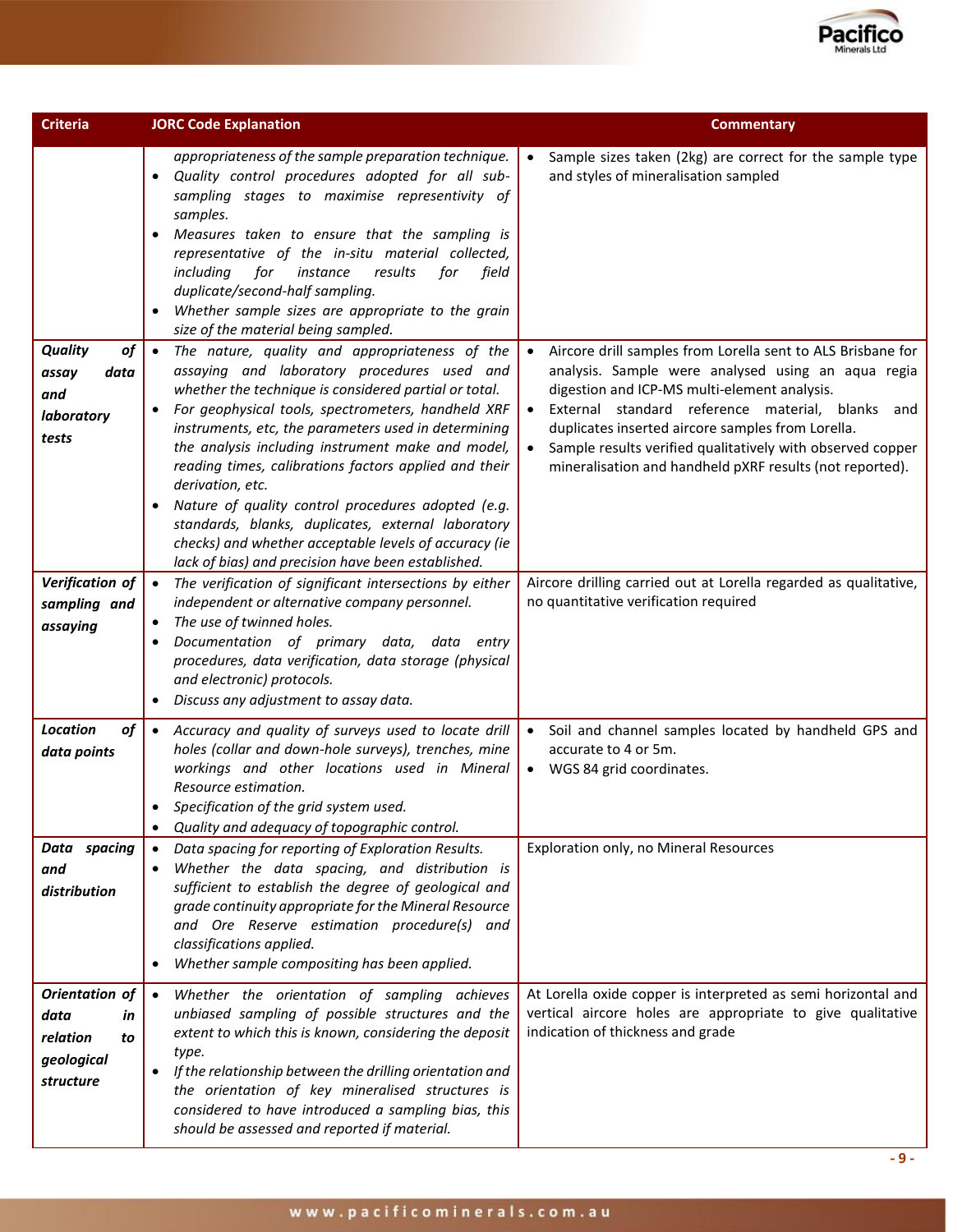

| <b>Criteria</b>                | <b>JORC Code Explanation</b> |                                                                          | <b>Commentary</b>                                                     |  |
|--------------------------------|------------------------------|--------------------------------------------------------------------------|-----------------------------------------------------------------------|--|
| <b>Sample</b><br>security      |                              | The measures taken to ensure sample security.                            | All samples stored securely on sites before sealed delivery to<br>lab |  |
| <b>Audits</b><br>or<br>reviews |                              | The results of any audits or reviews of sampling<br>techniques and data. | None required at this preliminary exploration stage                   |  |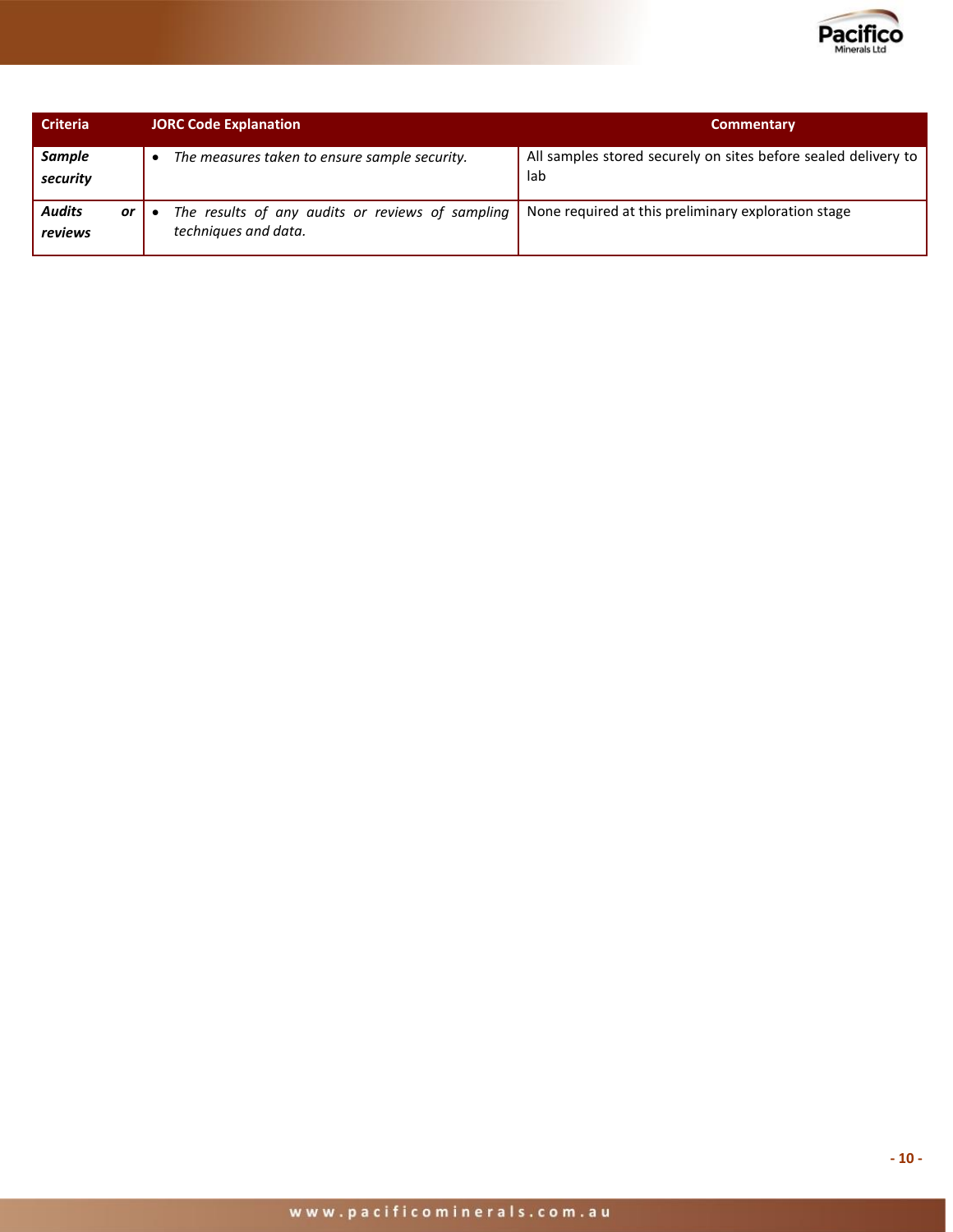

# Section 2 Reporting of Exploration Results

*(Criteria listed in the preceding section also apply to this section.)*

| <b>Criteria</b>                                         | <b>JORC Code Explanation</b>                                                                                                                                                                                                                                                                                                                                                                                                                                                                                                                                                                                                                                                                                                                                             | <b>Commentary</b>                                                                                                                                                                                                                                                                                                                                                                                                                                                                                                                                                                                                                                                                                                                                                                                                                                                                                                                                                                          |
|---------------------------------------------------------|--------------------------------------------------------------------------------------------------------------------------------------------------------------------------------------------------------------------------------------------------------------------------------------------------------------------------------------------------------------------------------------------------------------------------------------------------------------------------------------------------------------------------------------------------------------------------------------------------------------------------------------------------------------------------------------------------------------------------------------------------------------------------|--------------------------------------------------------------------------------------------------------------------------------------------------------------------------------------------------------------------------------------------------------------------------------------------------------------------------------------------------------------------------------------------------------------------------------------------------------------------------------------------------------------------------------------------------------------------------------------------------------------------------------------------------------------------------------------------------------------------------------------------------------------------------------------------------------------------------------------------------------------------------------------------------------------------------------------------------------------------------------------------|
| <b>Mineral</b><br>tenement and<br>land tenure<br>status | Type, reference name/number, location and<br>ownership including agreements or material<br>issues with third parties such as joint ventures,<br>partnerships, overriding royalties, native title<br>interests, historical sites, wilderness or national<br>park and environmental settings.<br>The security of the tenure held at the time of<br>$\bullet$<br>reporting along with any known impediments to<br>obtaining a licence to operate in the area.                                                                                                                                                                                                                                                                                                               | • The Borroloola West JV Project consists of EL's 26939,<br>30305, 26938, 28659, 28540, 28541, 28534, 28658, 30302,<br>28657, 28508, MLN 624 and ELA 26599. The Borroloola<br>West Project is a joint venture with Sandfire. Pacifico is the<br>operator. Some of the licence areas are covered by the<br>Limmen National Park and permissions for exploration have<br>been obtained from both the traditional owners and the<br>Parks and Wildlife Commission.<br>Lorella (EL26939) lies on Lorella Springs Station and<br>$\bullet$<br>permissions for exploration have been obtained from the<br>traditional owners and from the station operator.<br>100% Pacific EL31354 Limestone Creek lies in Limmen<br>$\bullet$<br>National Park and permissions for exploration have been<br>obtained from both the traditional owners and the Parks<br>and Wildlife Commission.<br>Granted licences - No known security of tenure issues or<br>anticipated impediments to operate in the area. |
| <b>Exploration</b><br>done by other<br>parties          | Acknowledgment and appraisal of exploration by<br>$\bullet$<br>other parties.                                                                                                                                                                                                                                                                                                                                                                                                                                                                                                                                                                                                                                                                                            | Borroloola West Project - Various companies have explored<br>the area now covered by the Borroloola West Project including<br>Sandfire Resources NL, Nord Resources Ltd, Mount Isa Mines<br>Ltd and BHP Exploration Pty Ltd.                                                                                                                                                                                                                                                                                                                                                                                                                                                                                                                                                                                                                                                                                                                                                               |
| Geology                                                 | Deposit type, geological setting and style of<br>$\bullet$<br>mineralisation.                                                                                                                                                                                                                                                                                                                                                                                                                                                                                                                                                                                                                                                                                            | • The Borroloola West Project is considered prospective for<br>sediment hosted massive sulphide zinc lead silver deposits<br>and structurally controlled copper deposits in the<br>Proterozoic sedimentary sequence (primary and oxide).<br>Manganese deposits may be present in Cretaceous<br>sediments. Diamonds may occur in concealed kimberlitic<br>pipes.<br>• At the Lorella Prospect stratabound primary copper (cobalt-<br>silver) mineralisation within the Proterozoic Amelia<br>Dolomite which has been oxidised and upgraded by near<br>surface supergene processes                                                                                                                                                                                                                                                                                                                                                                                                           |
| <b>Drill hole</b><br><b>Information</b>                 | • A summary of all information material to the<br>understanding of the exploration results including<br>a tabulation of the following information for all<br>Material drill holes:<br>easting and northing of the drill hole collar<br>$\circ$<br>elevation or RL (Reduced Level - elevation<br>$\circ$<br>above sea level in metres) of the drill hole<br>collar<br>dip and azimuth of the hole<br>$\circ$<br>down hole length and interception depth<br>$\circ$<br>hole length.<br>$\circ$<br>If the exclusion of this information is justified on<br>$\bullet$<br>the basis that the information is not Material and<br>this exclusion does not detract from the<br>understanding of the report, the Competent<br>Person should clearly explain why this is the case. | Aircore drill hole coordinates and details are provided in<br>Appendix 1 of this report<br>ш                                                                                                                                                                                                                                                                                                                                                                                                                                                                                                                                                                                                                                                                                                                                                                                                                                                                                               |